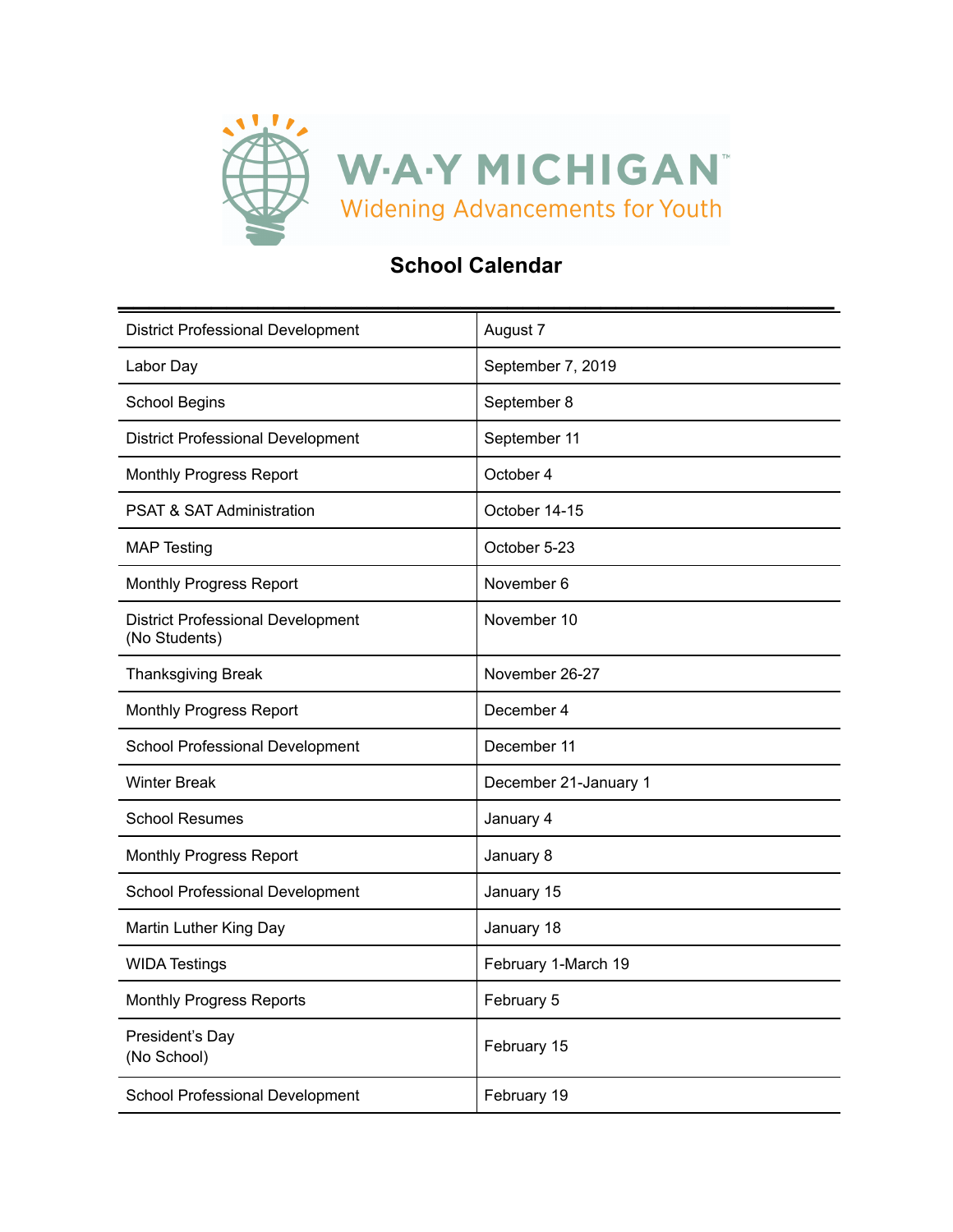| <b>Monthly Progress Report</b>                                          | March 5                    |
|-------------------------------------------------------------------------|----------------------------|
| School Professional Development                                         | March 19                   |
| <b>Spring Break</b>                                                     | March 29-April 2           |
| <b>Monthly Progress Report</b>                                          | April 2                    |
| M-Step Assessment<br>(Grades 8 and 11)                                  | April 12- May 7            |
| PSAT 8 and SAT<br>(Grade 8, Grade 11 and eligible Grade 12<br>Students) | April 13                   |
| SAT, WorkKeys, PSAT 8,9,10 Accommodation                                | April 13 to April 27       |
| PSAT9 and 10                                                            | April 13, 14 or 15         |
| <b>ACT WorkKeys</b><br>(Grade 11 and eligible Grade 12 Students)        | April 14                   |
| <b>District Professional Development</b>                                | April 30                   |
| PSAT 8, 9, 10 Make-Up                                                   | April 14-16 or April 27-28 |
| SAT Make Up Testing<br>(Grade 11 and eligible Grade 12 Students)        | April 27                   |
| <b>ACT WorkKeys Make Up Testing</b>                                     | April 28                   |
| ACT WorkKeys Accommodation Make-Up                                      | April 28- May 4            |
| <b>Monthly Progress Report</b>                                          | May 7                      |
| M-Step Assessment<br>(Grades 6 and 7)                                   | May 3- May 28              |
| <b>MAP</b><br>Spring Testing Window (Grades 7-12)                       | May 17 - June 4            |
| <b>District Professional Development</b><br>(No Students)               | May 14                     |
| <b>Memorial Day</b><br>(No School)                                      | May 31                     |
| <b>Monthly Progress Report</b>                                          | June 4                     |
| <b>District Professional Development</b>                                | June 18                    |